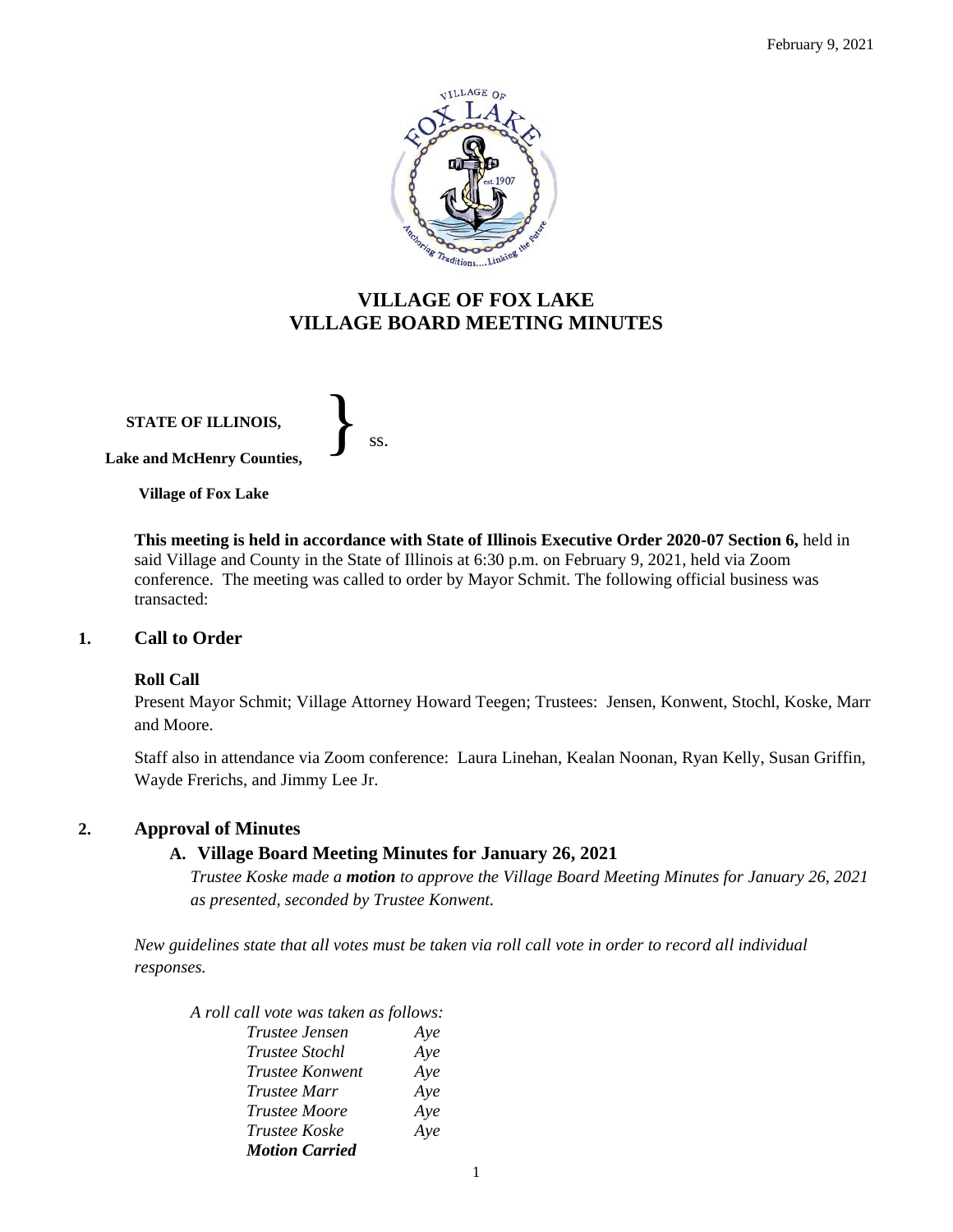### **B. Special Meeting Minutes for February 1, 2021**

*Trustee Jensen made a motion to approve the Special Meeting Minutes for February 1, 2021 as presented, seconded by Trustee Moore.* 

*A roll call vote was taken as follows:* 

| <i>Trustee Jensen</i> | Ave     |
|-----------------------|---------|
| <i>Trustee Stochl</i> | Abstain |
| Trustee Konwent       | Aye     |
| <i>Trustee Marr</i>   | Aye     |
| Trustee Moore         | Aye     |
| Trustee Koske         | Aye     |
| <b>Motion Carried</b> |         |

### **3. Approval of the Warrant**

*Trustee Konwent made a motion to approve the Expenditures/Warrants/ Transfers for February 9, 2021 in the amount of \$1,001,483.37, Seconded by Trustee Marr.*

*Included in this warrant amount is a \$507K payment for Phase 2 of the Interconnect project.*

| A roll call vote was taken as follows: |     |
|----------------------------------------|-----|
| <i>Trustee Jensen</i>                  | Aye |
| <i>Trustee Stochl</i>                  | Aye |
| <i>Trustee Konwent</i>                 | Aye |
| <i>Trustee Marr</i>                    | Aye |
| <b>Trustee Moore</b>                   | Aye |
| Trustee Koske                          | Aye |
| <b>Motion Carried</b>                  |     |

## **4. Special Business (Appointments, Swearing In Ceremonies, Proclamations)**

### **A. Swearing in of new Finance Director/Treasurer Wayde Frerichs**

*The Village Clerk swore in Wayde Frerichs to his new position as Finance Director/Treasurer.*

### **B. Proclamation – Esther Schuerr**

*Mayor Schmit honored Esther Schuerr, a long-time resident of Fox Lake who celebrated her 100th birthday on February 3rd . Mayor proclaimed February 3rd to be Esther Schuerr day in the Village of Fox Lake.*

### **5. Village President's Report**

*Mayor discussed building inspections for business licenses. In the past, the Village performed these inspections along with the Fire Department. To maintain an ISO rating for insurance, they must continue doing these inspections. The question is if the Village should perform all the inspections or continue performing them alongside the Fire Department. The Building Department has some concern with Covid exposure by performing all the inspections in a short timeframe, but ultimately, they are okay with whatever the Board decides. Trustee Jensen asked if there are enough people to perform all the inspections and Mayor said yes. Trustee Stochl said that business inspections belong to the village and the Fire Department shouldn't be doing these on their own. He suggested, to prevent confusion, make sure the Village's business are inspected by the Building Department, and the Fire Department can come along. Trustee Stochl asked if both the Village and Fire Department each charge a fee. Howard said there are two fees, but they are different: one is a building inspection, and one is a safety inspection. Trustee Moore said she'd hate to unnecessarily send additional people out and expose them. Maybe wait about a month or so. Mayor said the vaccine process is slow, but the hope is Fire Departments will eventually be able to*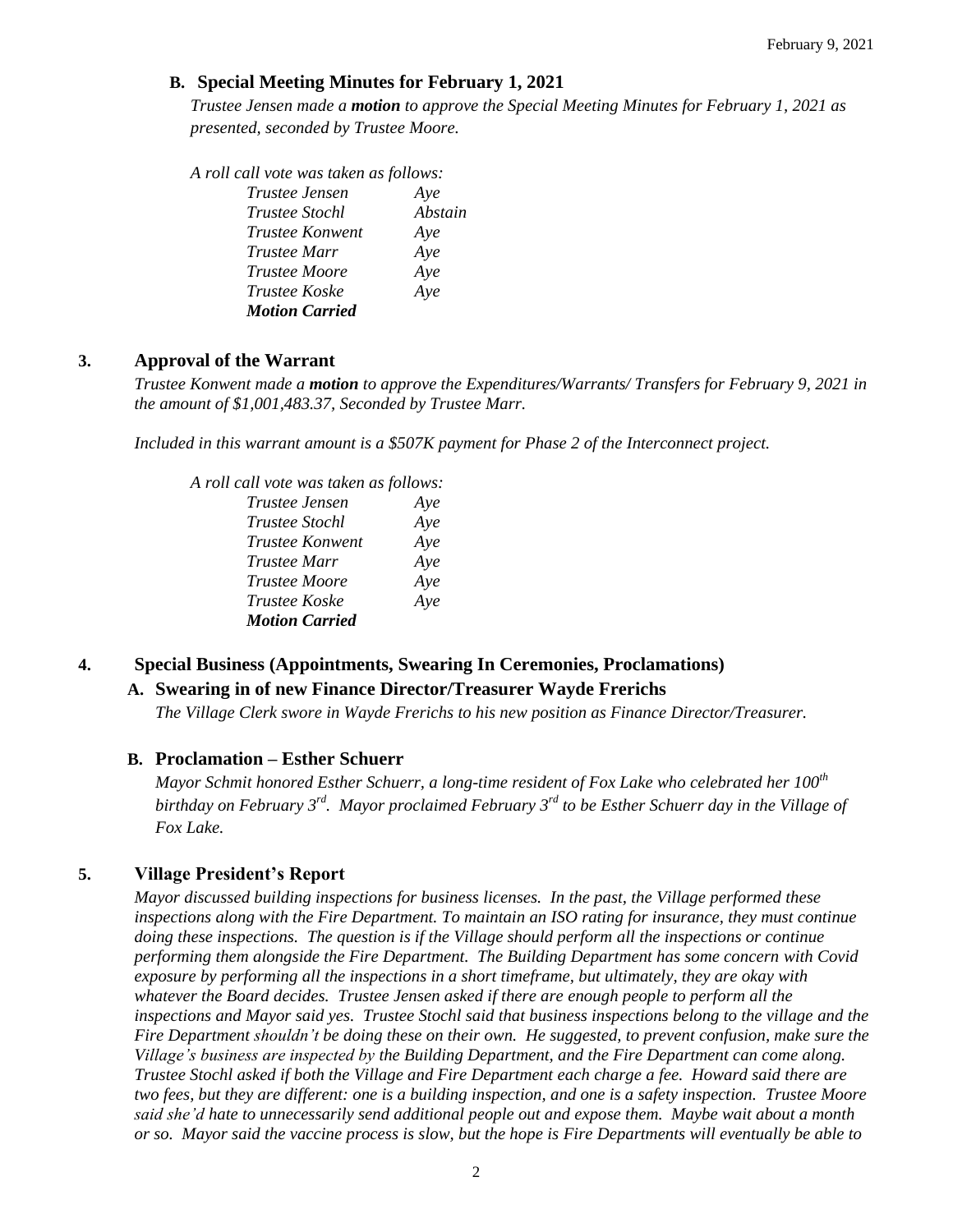*administer vaccinations. They are currently trying to work it out with the Health Department to administer vaccines at a Fox Lake site.* 

*Mayor Schmit also discussed inspections and permits for elected officials and relatives. The idea was brought forth to have a third party do inspections and issue permits. Mayor wanted the Board's input on if this should be a policy going forward. Trustee Marr thinks it's unnecessary because there are ordinances in place and the Board is aware to follow the rules. He hasn't had a problem with the inspection department in Fox Lake, whether it be for business or additions to his home.* 

### **6. Village Administrator's Report**

*There is none.*

**7. Village Attorney Report**

*There is none.*

### **8. Village Treasurer's Report**

*Martha Trotter, Senior Manager on the audit, will discuss audit results during the "New Business" portion of the meeting.*

### **9. Preliminary Audience Comments (on Agenda Items Only)**

*There are none.* 

### **10. Motion to Recess to Committee of the Whole Meeting**

*Trustee Jensen made a motion to recess to the Committee of the Whole, seconded by Trustee Marr.* 

# *A roll call vote was taken as follows:*

| Trustee Jensen        | Aye |
|-----------------------|-----|
| <b>Trustee Stochl</b> | Aye |
| Trustee Konwent       | Aye |
| <i>Trustee Marr</i>   | Aye |
| <i>Trustee Moore</i>  | Aye |
| <i>Trustee Koske</i>  | Aye |
| <b>Motion Carried</b> |     |

### **A. Strategic Planning Team Reports**

*The Mayor asked for comments and there were none.*

### **11. New Business**

### **A. Discussion of Business Licenses and Business Inspection Fees**

*Mayor Schmit said that 80 businesses haven't paid 2020 fees. Of those 80, some went out of business. In 2019, \$13,400 was collected from business licenses. In 2020, \$11,500 was collected. It is time to send out applications for business licenses and Mayor is looking for direction from the Board to see if this is a time to assist businesses. The plan is to send out application fees to businesses unless directed otherwise. Trustee Marr says to let up on the fee. Trustee Koske wanted to know if this meant the fee was being waived permanently, or only this year. Trustee Jensen said this is a time to give back to businesses. Since this Village hasn't had an opportunity to do much for local businesses, he is okay waiving the fee this year. Next year, fees should return to normal. Trustee Konwent was also okay waiving the fees until next year. Howard Teegen asked about those businesses that haven't paid last year's fees; that it isn't fair to those who did pay. Trustee Moore understands that businesses are hurting and wants to help but the Village is limited in ways to raise revenue. \$11K may not be a lot, but in these times, any money the Village can keep, and use is important. Trustee Marr said that so*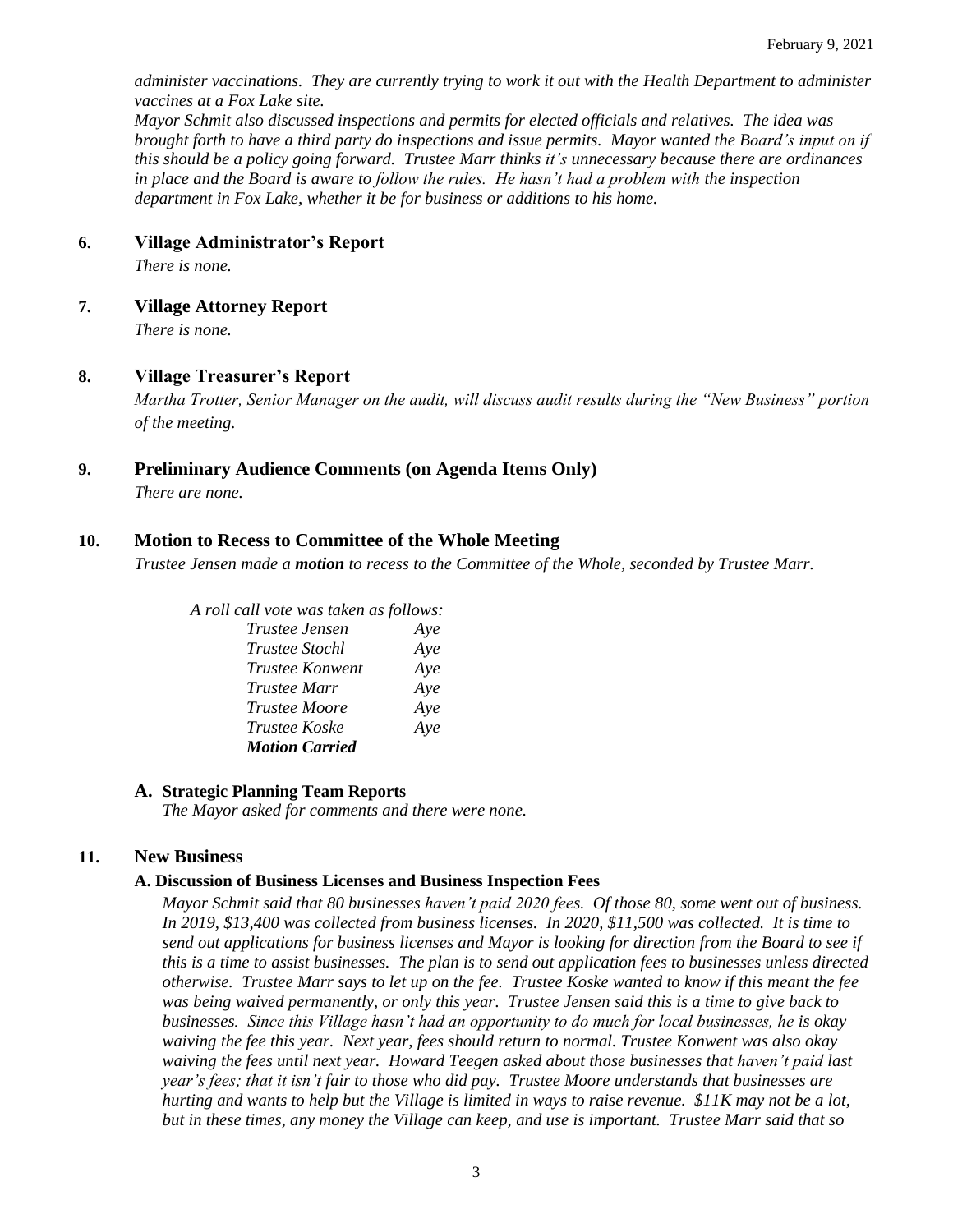*many programs and events have been cancelled already, as much as owed to residents, something should be given back to businesses too.* 

*Mayor Schmit said that Wauconda, Antioch, and Lake Villa have all given back to businesses. He has heard feedback from Fox Lake businesses, asking if something will be given out. Mayor said it's a small token, but it's something. Trustee Koske is alright with waiving the fee for this year but wants to know about the people who didn't pay last year. Trustee Jensen said maybe those who didn't pay last year will still have to pay this year. Mayor asked if there needs to be a change to the ordinance. Howard said there can be a motion to waive fees for 2021 and the ordinance can be left as is. Trustees Jensen, Marr, Koske, Stochl and Konwent agree to make a motion that will waive the fee. Trustee Moore was not in agreement.* 

### **B. Resolution 2021-R-07: A Resolution Authorizing the Mayor of the Village of Fox Lake to Sign and Thereby Accept a Contract with Bedco Mechanical for HVAC Services**

*The low bid was \$4K. Staff is recommending awarding the contract. Trustee Stochl said the pricing was so different from bid to bid. Kealan said the contract with Bedco was thoroughly reviewed and staff called several contractors for references. Bedco has worked with municipalities in the area and he is confident in going with this service provider.* 

### **C. A Motion to Accept the Fiscal Year 2019-2020 Audit Report Presentation**

*Martha Trotter, from Sikich, presented the Audit Report by going over some key components. The Village was given an unmodified, or clean, opinion on the financial statements.* 

### **12. Old Business**

#### **A. Motions to Approve Executive Session Minutes**

**1. A Motion to approve the following executive session minutes: May 26, 2020, Session I July 14, 2020, Sessions I and II August 25, 2020, Sessions I, II and III October 13, 2020, Session I October 27, 2020, I, II and III**

*Trustee Koske made a motion to approve executive session minutes, seconded by Trustee Konwent.* 

*A roll call vote was taken as follows:* 

| Trustee Jensen         | Aye |
|------------------------|-----|
| <i>Trustee Stochl</i>  | Aye |
| <i>Trustee Konwent</i> | Aye |
| Trustee Marr           | Aye |
| <b>Trustee Moore</b>   | Aye |
| Trustee Koske          | Aye |
| <b>Motion Carried</b>  |     |

#### **2. A Motion to approve the following executive session minutes: August 11, 2020, Sessions I, II and III September 22, 2020 Sessions 1 and II**

*Trustee Jensen made a motion to approve executive session minutes, seconded by Trustee Koske.* 

*A roll call vote was taken as follows:* 

| <i>Trustee Jensen</i>  | Aye     |
|------------------------|---------|
| <i>Trustee Stochl</i>  | Aye     |
| <i>Trustee Konwent</i> | Abstain |
| <i>Trustee Marr</i>    | Aye     |
| <i>Trustee Moore</i>   | Aye     |
|                        |         |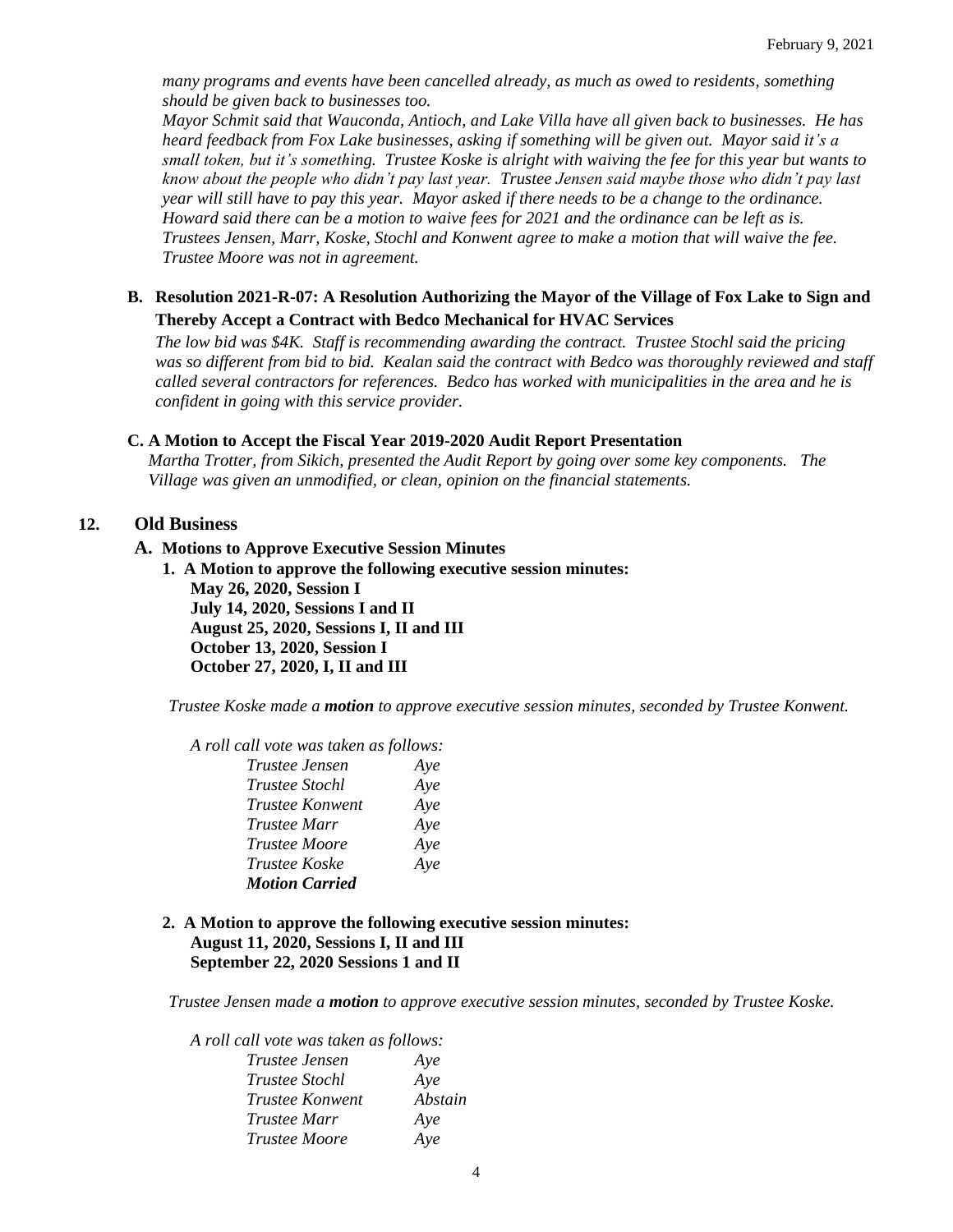*Trustee Koske Aye Motion Carried*

**13. Motion to Adjourn from Committee of the Whole and Reconvene Village Board Meeting**

*Trustee Konwent made a motion to adjourn from Committee of the Whole and reconvene Village Board Meeting, seconded by Trustee Jensen. All were in favor. Motion carried.* 

*A roll call vote was taken as follows: Trustee Jensen Aye Trustee Stochl Aye Trustee Konwent Aye Trustee Marr Aye Trustee Moore Aye Trustee Koske Aye Motion Carried*

### **14. Items to be Removed from Consent Agenda**

*There are none.*

### **15. Consent Agenda**

All items listed on the Consent Agenda are considered to be routine by the Village Board and will be enacted by one motion. There will be no separate discussion of these items unless a Trustee so requests, in which event the item will be removed from the general order of business and considered under the Approval of Exceptions.

### **A. Resolutions**

1. Resolution 2021-R-07: A Resolution Authorizing the Mayor of the Village of Fox Lake to Sign and Thereby Accept a Contract with Bedco Mechanical for HVAC Services

### **B. Ordinances**

There are none.

### **C. Motions**

1. A Motion to Accept the Fiscal Year 2019-2020 Audit Report Presentation

*Trustee Jensen made a motion to move that items, Resolutions A-1, and Motions C-1, be established as the Consent Agenda for this meeting by unanimous vote, seconded by Trustee Konwent.*

*A roll call vote was taken as follows:* 

| Trustee Jensen        | Aye |
|-----------------------|-----|
| <i>Trustee Stochl</i> | Aye |
| Trustee Konwent       | Aye |
| <i>Trustee Marr</i>   | Aye |
| <i>Trustee Moore</i>  | Aye |
| Trustee Koske         | Aye |
| <b>Motion Carried</b> |     |

*Trustee Konwent made a motion that the consent agenda as established by the prior motion be passed, seconded by Trustee Jensen.*

*A roll call vote was taken as follows:*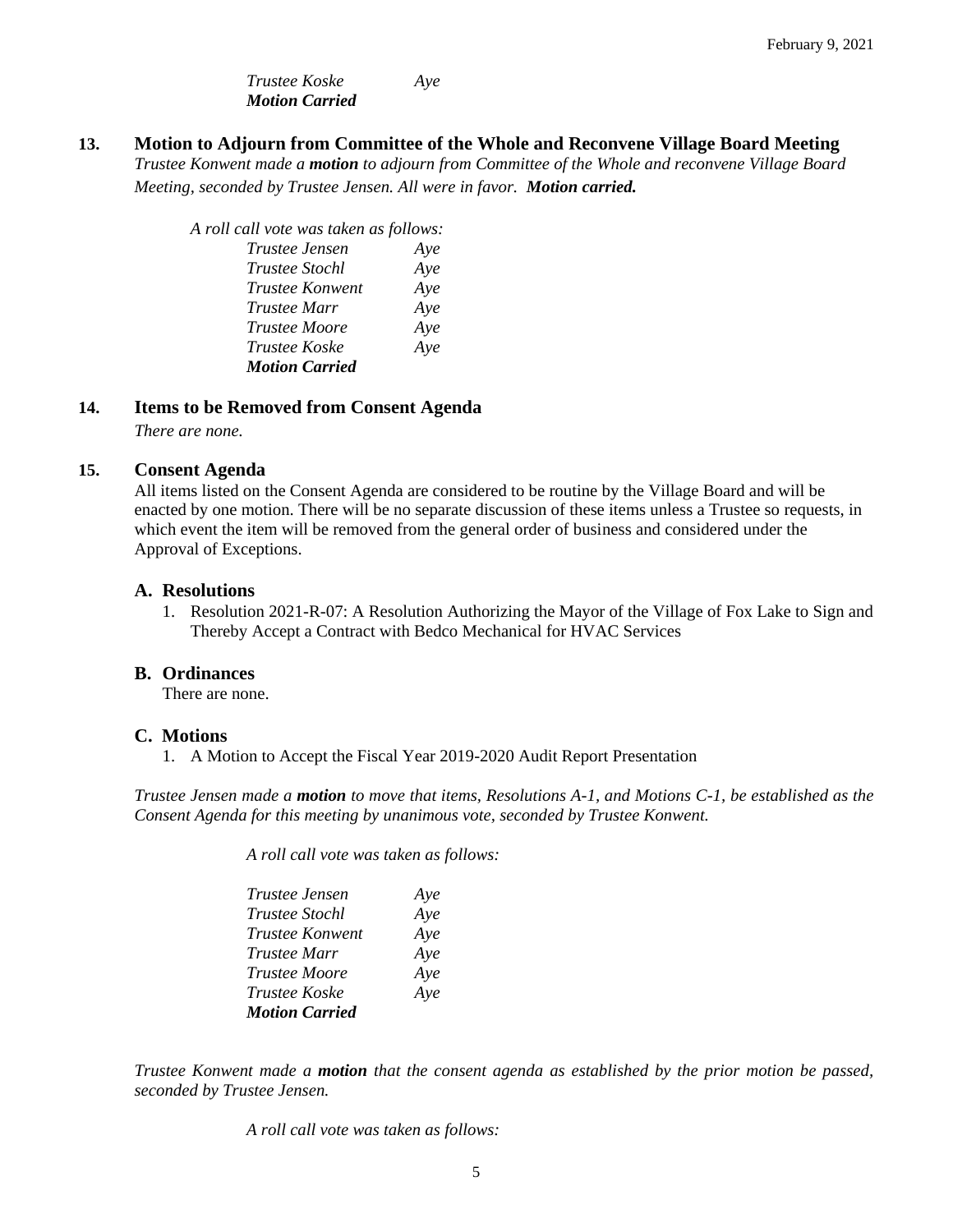| Trustee Jensen        | Aye |
|-----------------------|-----|
| <i>Trustee Stochl</i> | Aye |
| Trustee Konwent       | Aye |
| <i>Trustee Marr</i>   | Aye |
| <i>Trustee Moore</i>  | Aye |
| <i>Trustee Koske</i>  | Aye |
| <b>Motion Carried</b> |     |

#### **16. Approval of Exceptions**

*There are none.*

#### **17. For the Good of the Order**

*Trustee Stochl said that, as a Village, Fox Lake operated and kept moving. The Village also received \$400K towards PPE, which could have been used towards businesses without feeling like they 'gave away the farm'. He thinks overall, the Village has been very fortunate during this time.*

#### **18. Audience Comments**

*Ryan Kennedy from Kennedy Construction said they are still in a lawsuit with the Village seeking funds for work they have yet to be compensated for. He assumes the Village Attorney is telling the Board that everything is alright and to move forward with the lawsuit. Ryan has been present for all the depositions and he has heard consistent testimony about the differing site conditions. He said only one person will be making money through this, and that is the Village Attorney. Ryan said there are two very important depositions this Friday and he encourages someone from the Village to be present. Kennedy's attorney is willing to meet with the Board and discuss what is going on. The Village and Kennedy are about \$250K apart from finding a resolution. He thinks it is beneficial that someone from the Village is present.* 

#### **21. Executive Session**

*Trustee Marr made a motion to retire into Executive Session at 7:39pm, for discussion on Land Acquisition and Pending Litigation; to include Mayor Schmit, Howard Teegen, Kealan Noonan and Laura Linehan for Executive Session 1, and to include Jim Ferolo in Executive Session 2 where Mayor and Howard will recuse themselves, seconded by Trustee Jensen.*

*A roll call vote was taken as follows:* 

| Trustee Jensen        | Aye |
|-----------------------|-----|
| <b>Trustee Stochl</b> | Aye |
| Trustee Konwent       | Aye |
| <i>Trustee Marr</i>   | Aye |
| <i>Trustee Moore</i>  | Aye |
| <i>Trustee Koske</i>  | Aye |
| <b>Motion Carried</b> |     |

*Mayor forgot to mention that Scott Trotter should be included in Executive Session 2.*

*A roll call vote was taken as follows:* 

| <i>Trustee Jensen</i> | Aye |
|-----------------------|-----|
| <i>Trustee Stochl</i> | Aye |
| Trustee Konwent       | Aye |
| <i>Trustee Marr</i>   | Aye |
| <i>Trustee Moore</i>  | Aye |
| <i>Trustee Koske</i>  | Aye |
| <b>Motion Carried</b> |     |